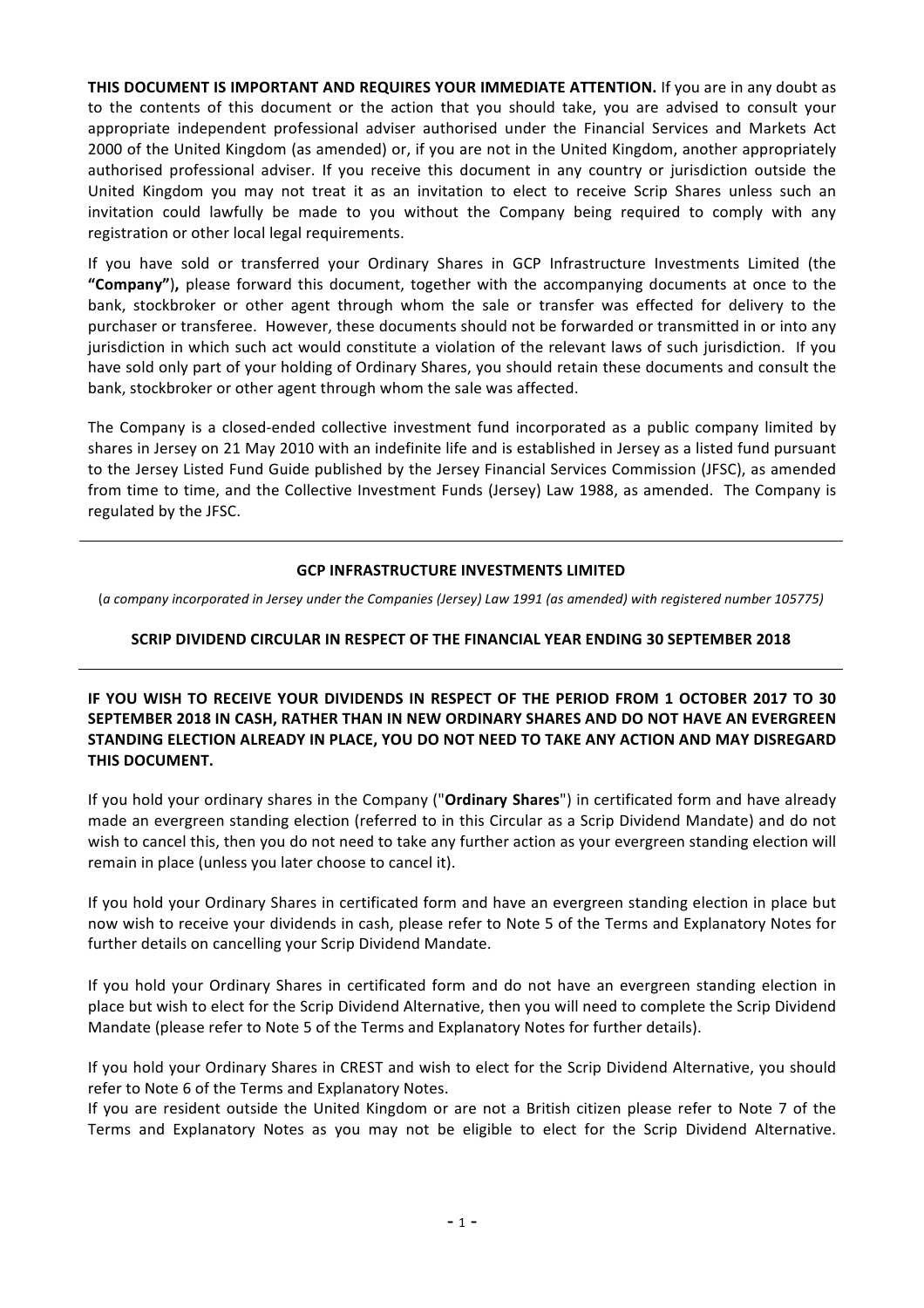### **EXPECTED QUARTERLY DIVIDEND TIMETABLE FOR THE PERIOD 1 OCTOBER 2017 TO 30 SEPTEMBER 2018**

|                                                                                                                                                                                         | 1 October 2017<br>31<br>to<br>December 2017 | 1 January 2018<br>to 31<br>March<br>2018 | 1 April 2018 to<br>30 June 2018     | 1 July 2018 to<br>30<br>September<br>2018 |
|-----------------------------------------------------------------------------------------------------------------------------------------------------------------------------------------|---------------------------------------------|------------------------------------------|-------------------------------------|-------------------------------------------|
| Declaration of dividend (the<br>"Relevant Declaration Date")                                                                                                                            | 18<br>January<br>2018                       | 24 April 2018                            | 13 July 2018                        | 18<br>October<br>2018                     |
| Ex-Dividend<br>Date<br>(the<br>"Relevant XD Date")                                                                                                                                      | 25<br>January<br>2018                       | 03 May 2018                              | 26 July 2018                        | 25<br>October<br>2018                     |
| Record date (the "Relevant<br><b>Record Date")</b>                                                                                                                                      | 26<br>January<br>2018                       | 04 May 2018                              | 27 July 2018                        | 26<br>October<br>2018                     |
| Reference Share Price of Scrip<br>Shares (the "Relevant Scrip<br>Reference<br><b>Share</b><br>Price")<br>calculated and published                                                       | 01<br>February<br>2018                      | 11 May 2018                              | 02 August 2018                      | 21<br>November<br>2018                    |
| Last time and date for receipt<br>of Scrip Dividend Mandates<br>and CREST dividend elections<br>"Relevant<br><b>Dividend</b><br>(the<br>Deadline Date")                                 | 5pm (GMT) on<br>February<br>09<br>2018      | 5pm (GMT) on<br>21 May 2018              | 5pm (GMT) on 10<br>August 2018      | 5pm (GMT) on<br>09<br>November<br>2018    |
| Dividend payment date (the<br>"Relevant Dividend Payment<br>Date")                                                                                                                      | 23<br>February<br>2018                      | 05 June 2018                             | 24 August 2018                      | 23<br>November<br>2018                    |
| Expected time and date for<br>admission to listing and to<br>trading of Ordinary Shares<br>issued through the<br>Scrip<br>Alternative<br>Dividend<br>(the<br>"Relevant Admission Date") | 8am (GMT) on<br>23<br>February<br>2018      | 8am (GMT) on<br>05 June 2018             | 8am<br>(GMT)<br>on<br>24August 2018 | 8am (GMT) on<br>24<br>November<br>2018    |

Please note: the above dates and times are indicative only and may be subject to change at the Directors' absolute discretion. Any changes will be notified to Shareholders by way of an announcement via a Regulatory Information Service provider. Finalised dates will be communicated at the time of declaration of each dividend.

The continued offering of a Scrip Dividend Alternative is subject to the Shareholders authorising this by passing a resolution at the Company's annual general meeting scheduled to take place on 9 February **2018.** In the event that the Shareholders decide not to authorise this then scrip dividends will not be offered after the conclusion of the Company's annual general meeting.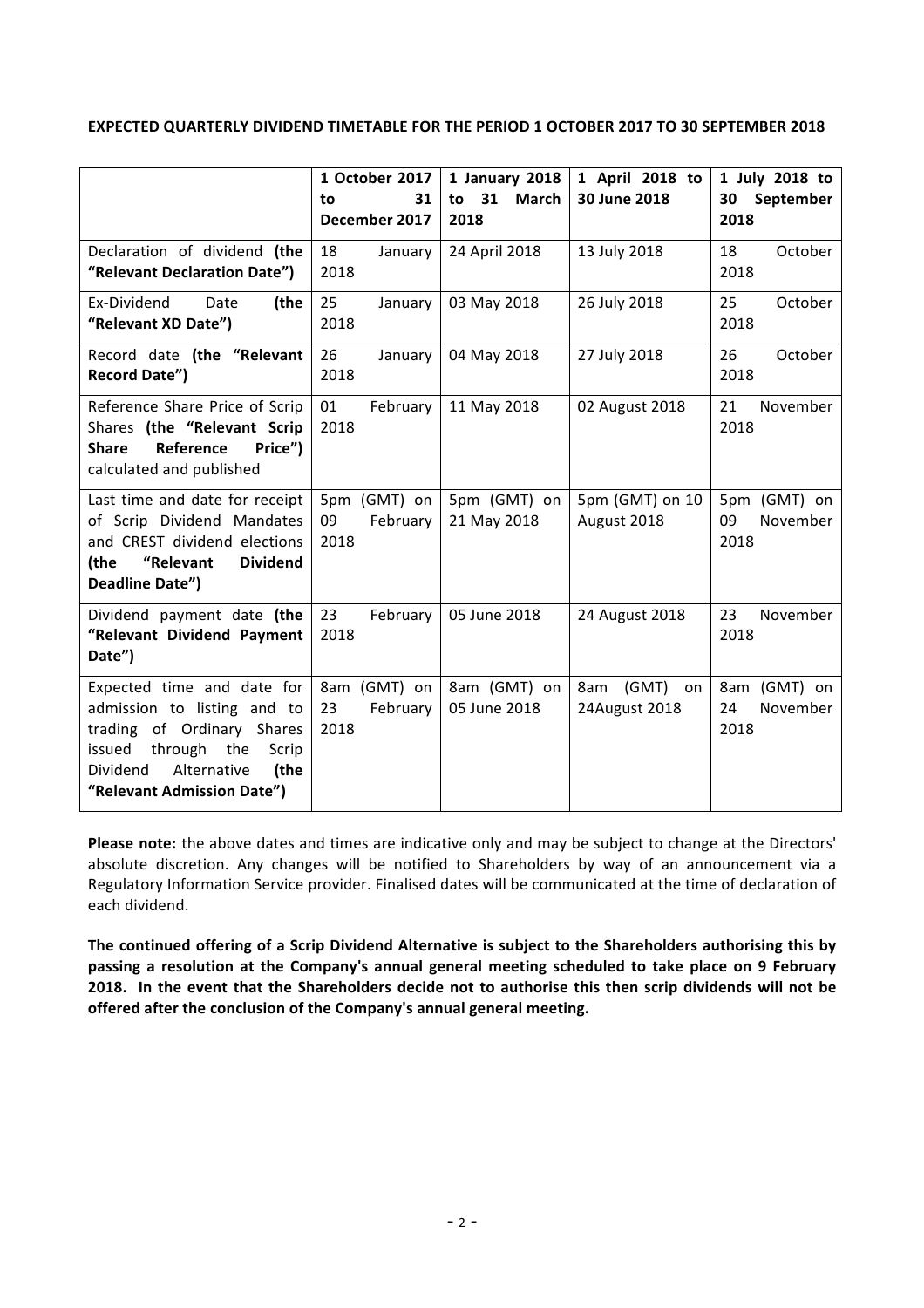### **GCP INFRASTRUCTURE INVESTMENTS LIMITED 12 Castle Street, St Helier, Jersey, JE2 3RT**

(*a company incorporated in Jersey under the Companies (Jersey) Law 1991 (as amended) with registered number 105775)* 

19 January 2018

#### *To the holders of Ordinary Shares in the Company ("Shareholders")*

Dear Shareholder

#### **SCRIP DIVIDEND ALTERNATIVE**

#### **Background**

The Company's investment objectives are to provide its Shareholders with regular, sustained, long-term distributions and to preserve the capital value of its investment assets over the long term by generating exposure to infrastructure debt and related and/or similar assets. The Company pays dividends on a quarterly basis, with dividends declared in January, April, July and October and typically paid in February, May, August and November in each financial year.

In accordance with the articles of association of the Company (the "Articles") and a shareholder resolution passed at an extraordinary general meeting held on 13 October 2015 (the "Existing Shareholder Authority"), the Directors may offer Shareholders a scrip dividend alternative (the "Scrip Dividend Alternative") whereby Shareholders may elect to receive new Ordinary Shares ("Scrip Shares") instead of their cash dividend payments (the "Relevant Dividends"). Shareholder authority to renew the Scrip Dividend Alternative will be sought at the Company's forthcoming annual general meeting, which is scheduled to take place on 9 February 2018 (the AGM Circular containing details of this resolution was posted to Shareholders on 8 January 2018).

The Scrip Dividend Alternative enables Shareholders to increase their holding in the Company without incurring dealing costs and benefits the Company through the retention of cash which would otherwise be paid out as a cash dividend. Any such retained cash may be reinvested in accordance with the Company's investment objective and investment policy and/or used for working capital purposes.

In the period since the Scrip Dividend Alternative was introduced, the Company has posted a circular to Shareholders on a quarterly basis setting out the terms and conditions of each Scrip Dividend Alternative. In order to reduce the printing, postage and administrative costs associated with the Scrip Dividend Alternative, the Company is making certain administrative changes to the existing arrangements by: -

- a) providing Shareholders with details in this Circular for all dividends declared in relation to the period from 1 October 2017 to 30 September 2018 (rather than issuing a circular each quarter). In addition to posting this Circular to Shareholders, it will also be made available on the Company's website at https://www.graviscapital.com/funds/gcp-infra/literature; and
- b) streamlining the process through which Shareholders who hold their Ordinary Shares in certificated form elect for the Scrip Dividend Alternative, such that these Shareholders will be:
	- (i) only able to make an election in relation to their whole shareholding; and
	- (ii) only able to receive their Scrip Shares through completion of an evergreen standing election (or "Scrip Dividend Mandate") (currently Shareholders have the option to make a 'one-off' election, although as Shareholders may cancel (or complete) their Scrip Dividend Mandate at any time, a Shareholder can retain the option to receive either Scrip Shares or the Full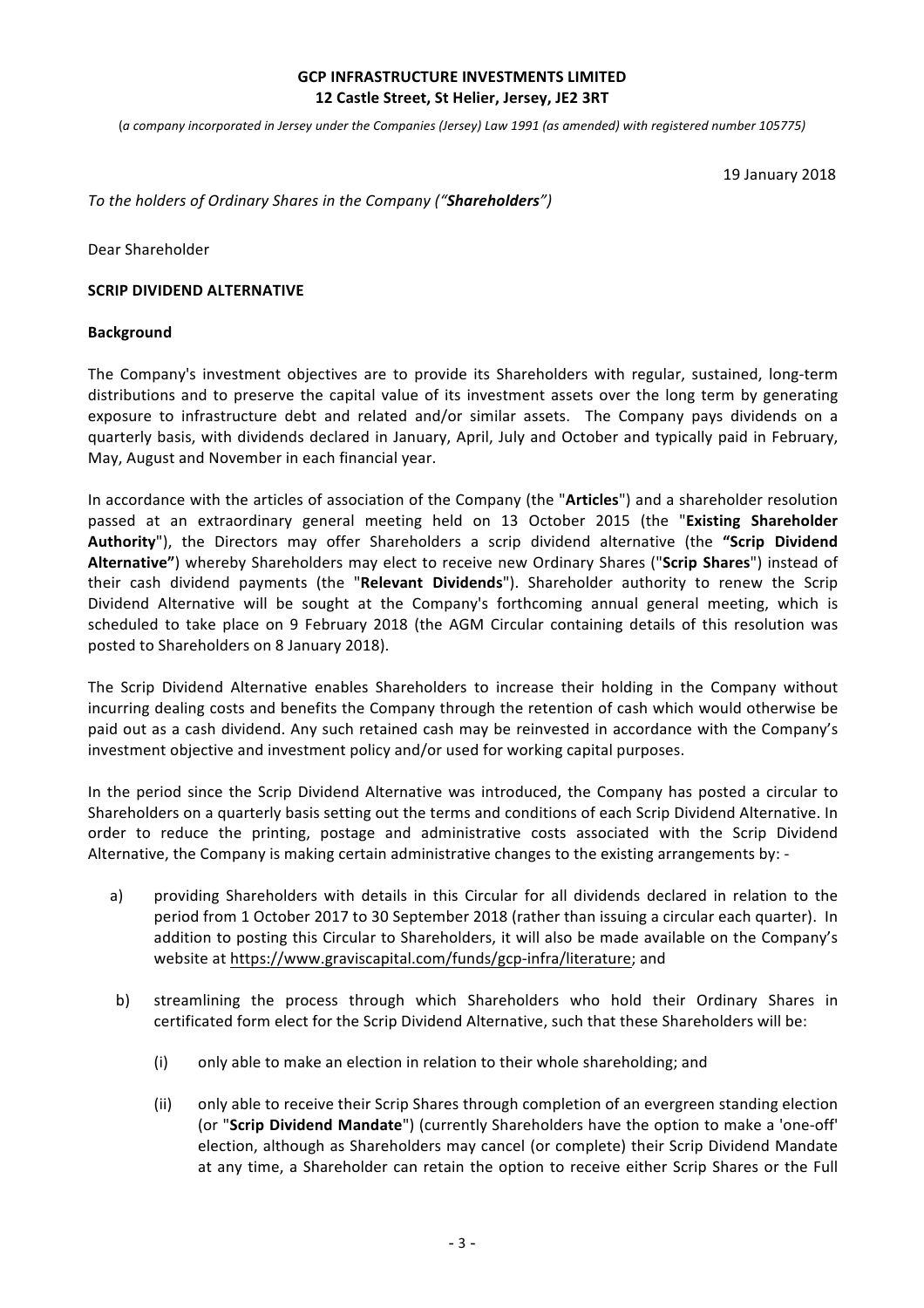Cash Dividend for any quarter by ensuring they make (or cancel) their Scrip Dividend Mandate at the appropriate time – see Note 5 of the Terms and Explanatory Notes).

The purpose of this Circular is to provide Shareholders with details of the Scrip Dividend Alternative in respect of the period from 1 October 2017 to 30 September 2018.

#### **Scrip Dividend Alternative**

The Company offers the Scrip Dividend Alternative for Ordinary Shareholders on the register on the Relevant Record Date and issues Scrip Shares to those Shareholders who indicate that they wish to receive Scrip Shares in lieu of cash.

Shareholders who make valid elections for the Scrip Dividend Alternative will receive an amount of Scrip Shares based on the value of the Relevant Dividend and the average mid-market price per Ordinary Share during the period from the Relevant XD Date and the four subsequent dealing days. Further details of the formulae used for calculating the Scrip Share entitlement are set out in Note 4 of the Terms and Explanatory Notes of this Circular.

The indicative timetable for the Relevant Dividends in respect of the period from 1 October 2017 to 30 September 2018 is set out on page 2 of this Circular. Details of each Relevant Dividend (including the Relevant Declaration Date, Relevant XD Date, Relevant Record Date, Relevant Scrip Share Reference Price, Relevant Dividend Deadline Date, Relevant Dividend Payment Date and Relevant Admission Date) will be published on the Company's website and notified to Shareholders by way of an announcement via a Regulatory Information Service.

The Terms and Explanatory Notes section of this Circular provides more information on the Scrip Dividend Alternative and some of the UK taxation consequences as at the date of this Circular.

#### **Action to be taken – all Shareholders**

Shareholders should be aware that the Scrip Dividend Alternative described in this Circular is subject to certain terms and conditions, which are set out in full in the Terms and Explanatory Notes. It is recommended that you read the Terms and Explanatory Notes in full before completing the Scrip Dividend Mandate (for Shareholders who hold their Ordinary Shares in certificated form) or Dividend Election Input Message (for Shareholders who hold their Ordinary Shares in CREST), as appropriate.

Shareholders should note that the Scrip Dividend Alternative is offered at the absolute discretion of the Directors and, in particular, is conditional upon the admission of the relevant Scrip Shares to listing on the Official List and to trading on the London Stock Exchange. When considering what action to take, Shareholders are advised to obtain appropriate professional financial and/or tax advice.

### **FOR SHAREHOLDERS WISHING TO RECEIVE CASH DIVIDENDS**

**If you wish to continue to receive your dividends in cash (rather than in the form of Scrip Shares) and do not have a Scrip Dividend Mandate already in place, you do not need to take any action. Your full cash** dividend entitlement will continue to be paid to you in the usual manner on the Relevant Dividend Payment Dates.

If you hold your Ordinary Shares in certificated form and have a Scrip Dividend Mandate in place but now wish to receive your dividends in cash, please refer to Note 5 of the Terms and Explanatory Notes for further details on cancelling your Scrip Dividend Mandate.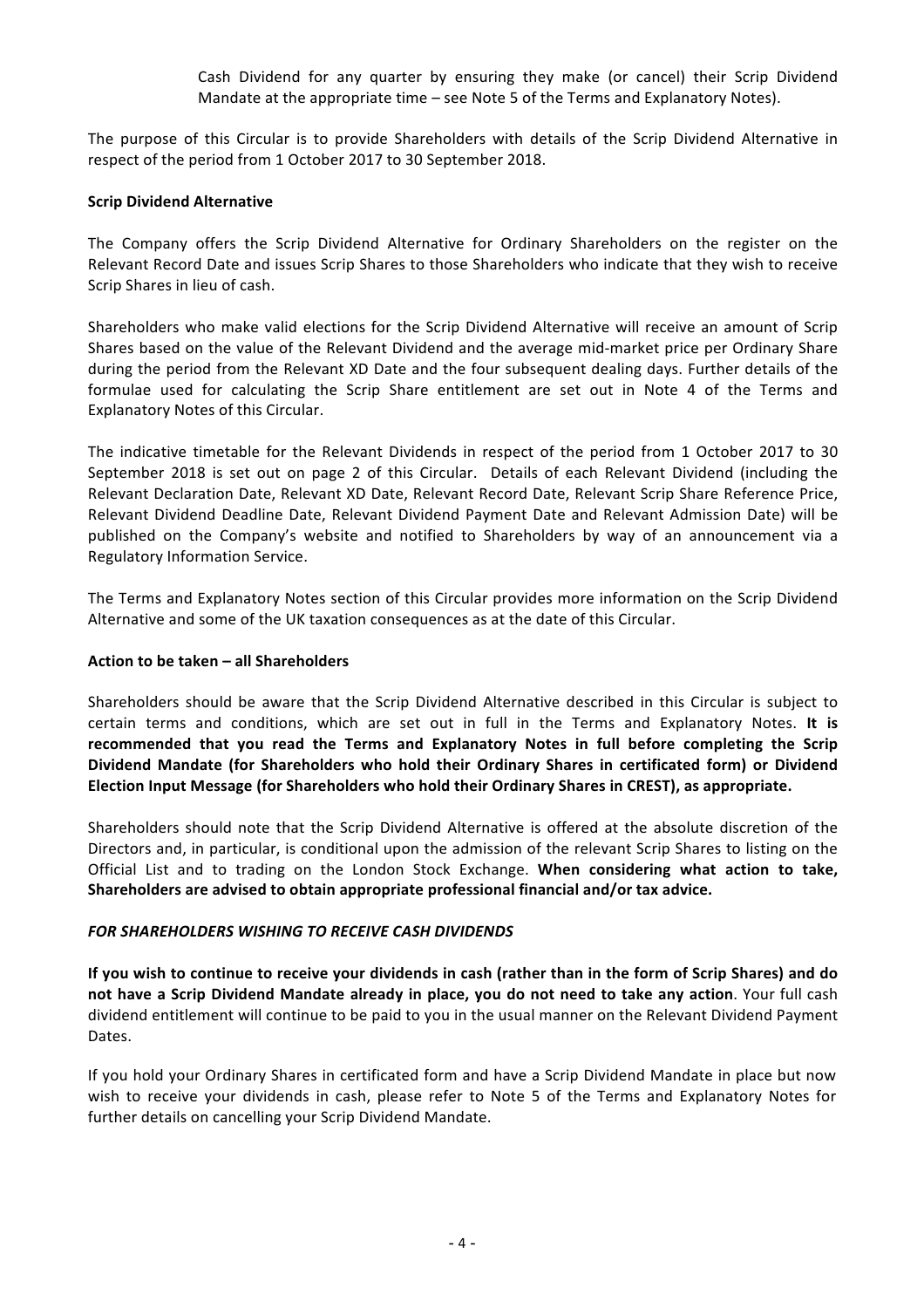## **FOR SHAREHOLDERS WISHING TO RECEIVE SCRIP DIVIDENDS**

If you wish to elect for the Scrip Dividend Alternative then the action to be taken depends on whether you hold your Ordinary Shares in certificated form or in uncertificated form (that is, in CREST).

### *For Shareholders who hold their Ordinary Shares in certificated form*

If you hold your Ordinary Shares in certificated form and have already completed a Scrip Dividend Mandate and do not wish to cancel this, then you do not need to take any further action as your Scrip Dividend Mandate will remain in place (unless you later choose to cancel it).

If you hold share certificates for your Ordinary Shares and do not have a Scrip Dividend Mandate in place but wish to elect for the Scrip Dividend Alternative, then you will need to complete the Scrip Dividend Mandate (please refer to Note 5 of the Terms and Explanatory Notes for further details). The Scrip Dividend Mandate may be cancelled at any time and will apply in relation to all your Ordinary Shares.

The Scrip Dividend Mandate should be completed online via www.signalshares.com. Further details, including contact details for those Shareholders requiring assistance, are set out in Note 5 of the Terms and Explanatory Notes.

## For Shareholders who hold their Ordinary Shares in CREST

Shareholders who hold their Ordinary Shares in CREST and wish to receive Scrip Shares in lieu of all or part of their cash dividend may elect for the Scrip Dividend Alternative by submitting a Dividend Election Input **Message** (as defined in the CREST Manual, available via www.euroclear.com/CREST). CREST Shareholders will need to make separate elections through CREST in respect of each Relevant Dividend.

Further details are set out in Note 6 of the Terms and Explanatory Notes.

Yours faithfully

**Ian Reeves CBE Chairman**

For and on behalf of **GCP Infrastructure Investments Limited**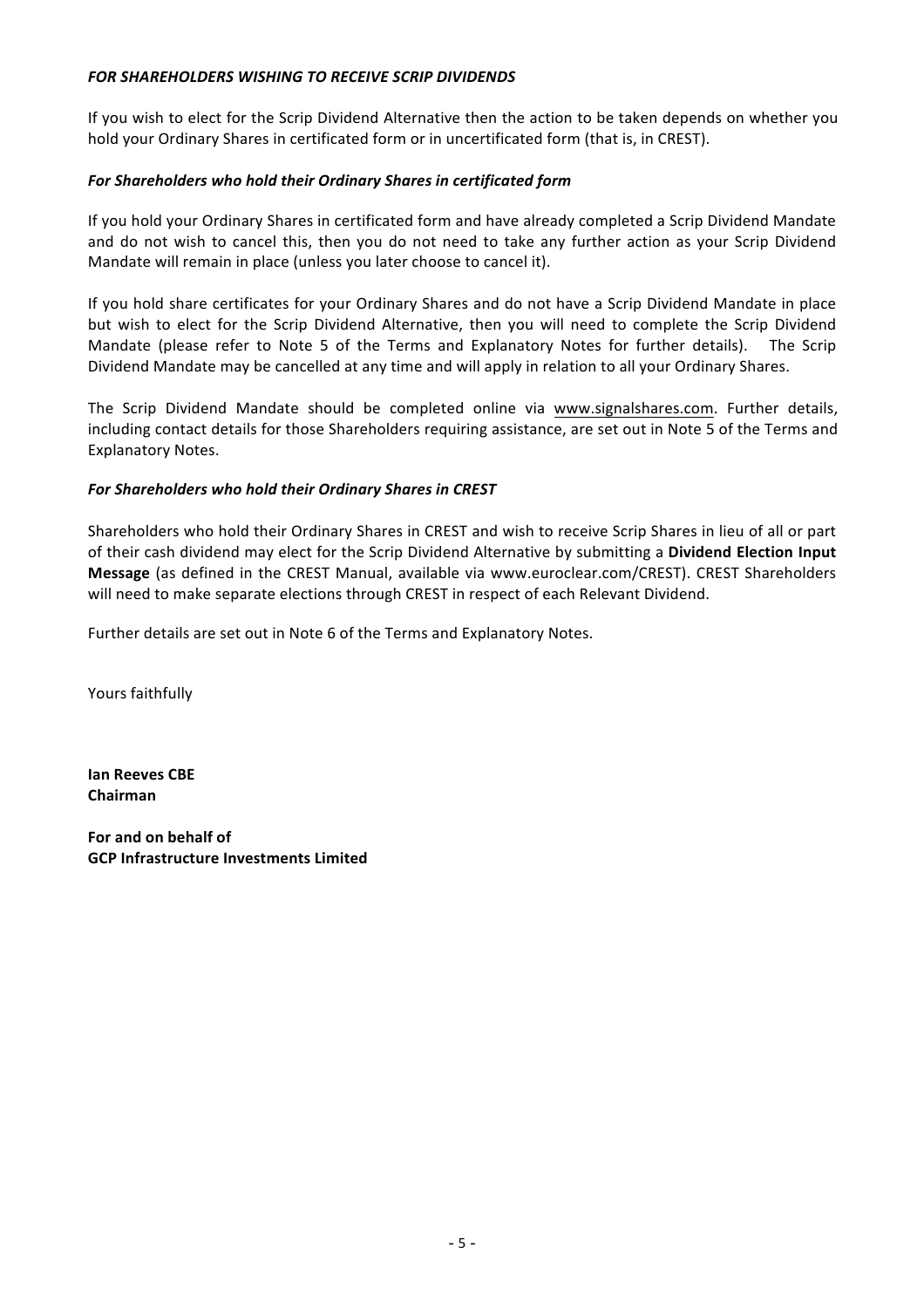#### **TERMS AND EXPLANATORY NOTES**

#### **1. TERMS OF ELECTION**

Shareholders with Ordinary Shares registered in their names at the close of business on the Relevant Record Date may elect to receive their entitlement to the relevant cash dividend (the "Full Cash Dividend") in the form of Scrip Shares credited as fully paid at the Relevant Scrip Share Reference Price per Ordinary Share, instead of in cash.

No fraction of a Scrip Share will be allotted and the cash representing any fractional entitlement to a Scrip Share will be dealt with as described in Note 3 below. All elections will be subject to the conditions specified in Note 2 below and, more generally, the terms set out in this Circular.

If the terms and conditions are not satisfied, an election will automatically become void and a Shareholder will receive the Full Cash Dividend in the usual manner. The entitlement to receive Scrip Shares under the Scrip Dividend Alternative is personal and non-transferable.

For Shareholders who hold their Ordinary Shares in certificated form please see Note 5 below for further details of the terms of election.

For Shareholders who hold their Ordinary Shares in CREST please see Note 6 below for further details of the terms of election.

If the Directors decide to offer Scrip Shares instead of a cash dividend for the financial year ending 30 September 2019 or other future periods Shareholders will be informed separately (either by post or by electronic means). Shareholders who hold their Ordinary Shares in certificated form and who already have a Scrip Dividend Mandate in place at that time will continue to receive Scrip Shares.

Any electronic communication sent by a Shareholder to the Company or to the Company's Registrar in accordance with this Circular which is found to contain a computer virus will not be accepted.

### **2. CONDITIONS**

The terms and conditions of the Scrip Dividend Alternative may be amended from time to time at the discretion of the Directors. You will be notified of any changes to the terms and conditions by way of an announcement via a Regulatory Information Service. You may cancel your election to receive Scrip Shares under the Scrip Dividend Alternative at any time prior to 5pm (GMT) on a Relevant Dividend Deadline Date (for further details on revocation please refer to Note 5 (if you are a certificated Shareholder) or Note 6 (if you are a CREST Shareholder).

The Scrip Dividend Alternative is conditional on:

- 2.1 listing of the Scrip Shares on the Official List being granted by the UKLA and admission of the Scrip Shares to trading being granted by the London Stock Exchange plc (see Note 9 below); and
- 2.2 the Directors not revoking their decision to offer the Scrip Dividend Alternative (see below).

The Directors have the power at any time up to 5pm (GMT) on the Relevant Dividend Deadline Date to revoke their decision to offer the Scrip Dividend Alternative. In particular, the continued offering of a Scrip Dividend Alternative is subject to the Shareholders authorising this by passing a resolution at the Company's annual general meeting which is scheduled to take place on 9 February 2018 (the "AGM"). In the event that the Shareholders decide not to authorise the Scrip Dividend Alternative then the Directors will revoke their decision to offer the Scrip Dividend Alternative and scrip dividends will not be offered after the conclusion of the Company's AGM in 2018 (unless the Company obtains the appropriate Shareholder authority at a subsequent general meeting).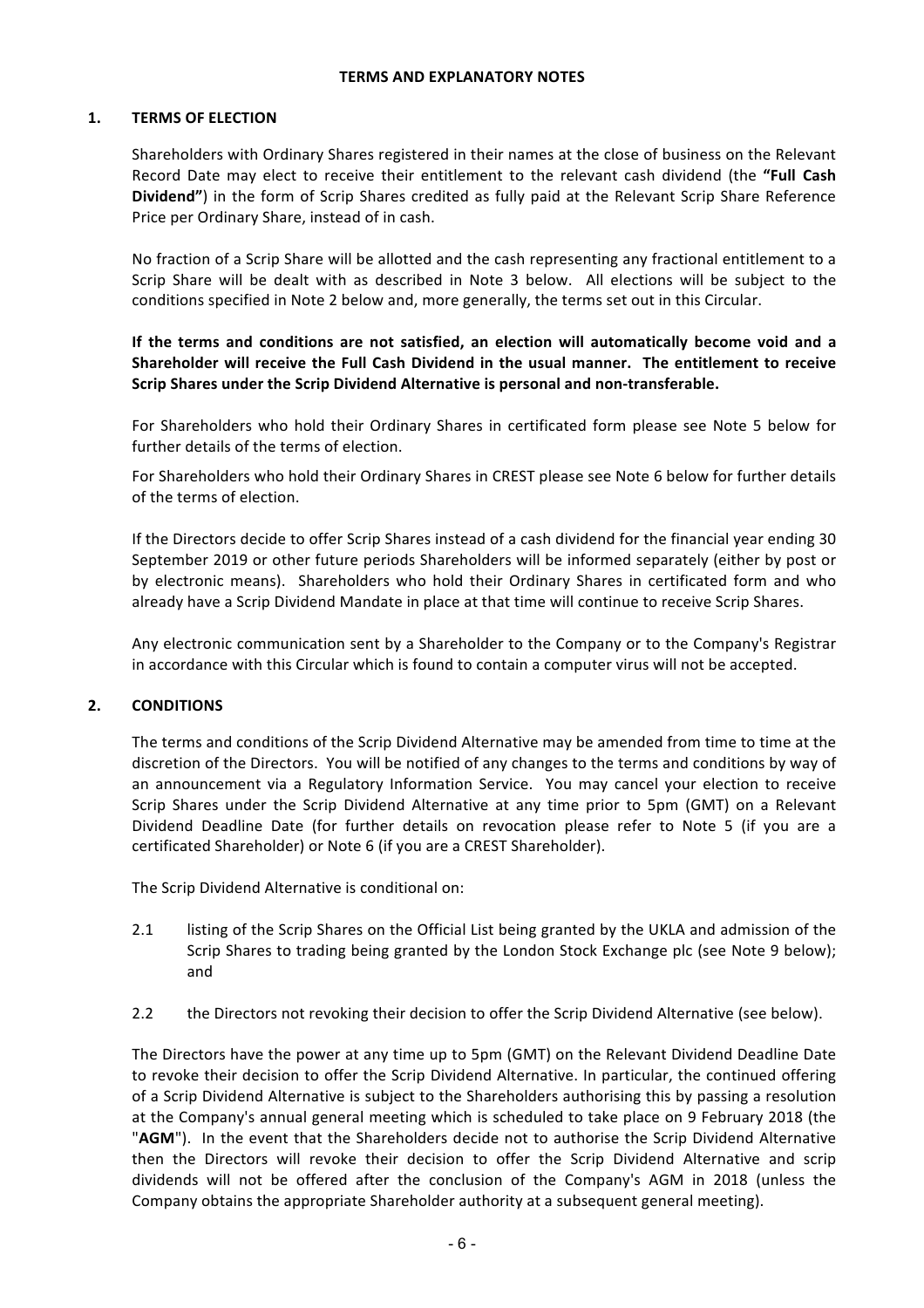Other than in the circumstances set out above, it is currently envisaged that the Directors would revoke their decision to offer the Scrip Dividend Alternative in the event of a change in market conditions or a material fall in the price of the Ordinary Shares, such that the Directors consider that the Scrip Dividend Alternative would be substantially less beneficial to shareholders accepting the offer or where it would not be in the interests of Shareholders as a whole to offer the Scrip Dividend Alternative. 

In the event that any of the conditions cease to be satisfied, a Shareholder will receive the Full Cash Dividend in the usual manner.

### **3. FRACTIONAL ENTITLEMENTS**

Fractions of Ordinary Shares will not be issued. In accordance with the discretion offered to the Company by the Articles, any fractional entitlements will be retained by the Company. No fractional entitlements will be carried forward to future scrip dividends, nor will they be paid or payable to the relevant Shareholders.

#### **4. BASIS OF ENTITLEMENT**

Your entitlement to Scrip Shares under the Scrip Dividend Alternative in respect of the Relevant Dividend is based on the Relevant Scrip Share Reference Price (as defined below) for each Scrip Share.

In accordance with the Articles, the value of the Scrip Shares shall be calculated by reference to the average of the middle market quotations for a fully paid Ordinary Share, as shown in the Daily Official List of the London Stock Exchange, for the day on which Ordinary Shares are first quoted "ex" the relevant dividend and the four subsequent dealing days, or in such other manner as the Directors may decide (the "Relevant Scrip Share Reference Price").

The formulae used for calculating the Scrip Share entitlement are as follows:

| number of Ordinary Shares          | Relevant Dividend | aggregate dividend                                      |
|------------------------------------|-------------------|---------------------------------------------------------|
| held at the Relevant Record Date X |                   | per Ordinary Share = available for Scrip Share election |

and

| aggregate dividend available for Scrip Share election | number of Scrip Shares (rounded down |
|-------------------------------------------------------|--------------------------------------|
| Relevant Scrip Share Reference Price                  | to the nearest whole number)         |

### 5. FOR SHAREHOLDERS WHO HOLD THEIR ORDINARY SHARES IN CERTIFICATED FORM ONLY - How to make an evergreen standing election for the Scrip Dividend Alternative

#### This Note 5 applies only to Shareholders who hold share certificates for their Ordinary Shares.

Please complete the Scrip Dividend Mandate on-line at www.signalshares.com by no later than **5pm (GMT)** on the Relevant Dividend Deadline Date. The Scrip Dividend Mandate is an evergreen standing election which (unless cancelled) will be applied (a) in relation to all your Ordinary Shares registered in your name at the close of business on the Relevant Record Date; and (b) to the following and all future Relevant Dividends after the Relevant Dividend Deadline Date. In the event a Scrip Dividend Mandate is received after the Relevant Dividend Deadline Date it will be applied in respect of the following and all future Relevant Dividends.

As this is an evergreen standing election, this means that, subject to the conditions set out at Note 2 and, unless cancelled by you (see below), a Scrip Dividend Mandate instructs the Company to treat you as having elected to take the maximum whole number of Scrip Shares available instead of the Full Cash Dividend in respect of all future dividends for which a Scrip Dividend Alternative is offered, whether pursuant to the Existing Shareholder Authority or Subsequent Shareholder Authority.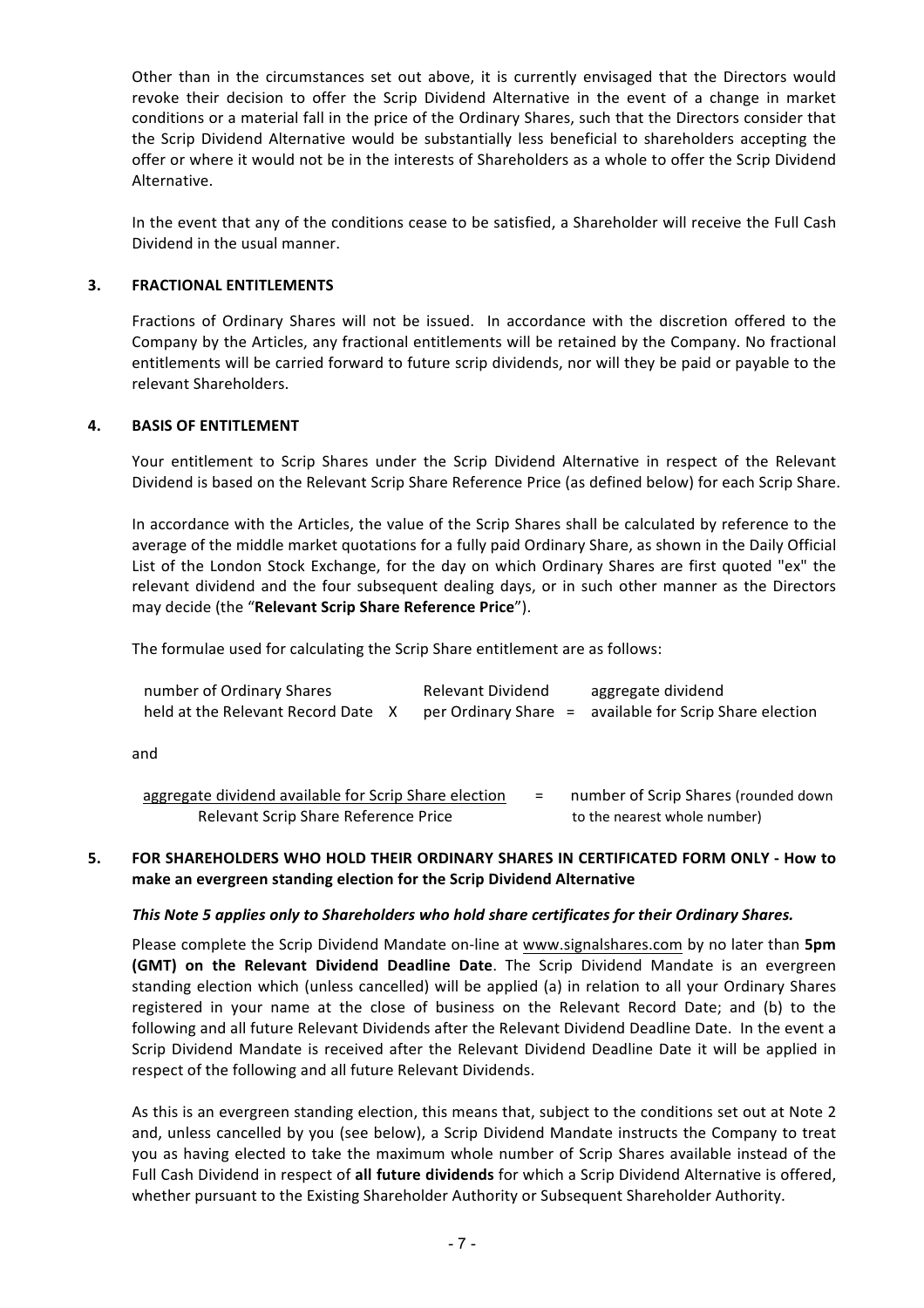(where "Subsequent Shareholder Authority" means any renewal of the Scrip Dividend Alternative immediately upon the expiry of the Existing Shareholder Authority or, thereafter, any further renewal of the Scrip Dividend Alternative as a result of a further shareholder authority which takes effect immediately upon the expiry of the previous shareholder authority).

The table on page 2 of this Circular sets out the expected quarterly dividend timetable for the period 1 October 2017 to 30 September 2018. If the Directors decide to offer Scrip Shares instead of a cash dividend for the financial year ending 30 September 2019 or other future periods Shareholders will be informed separately (either by post or by electronic means), and such dividends shall also constitute Relevant Dividends for the purposes of any Scrip Dividend Mandate made by certificated shareholders.

As the Scrip Dividend Mandate will apply to your entire holding of Ordinary Shares, if you acquire or dispose of any Ordinary Shares, the Scrip Dividend Mandate will apply (until cancelled) to your increased or decreased Shareholding as at the Relevant Record Date.

Your Scrip Dividend Mandate may be cancelled by the Company at any time, or by you giving notice to the Registrar on-line at www.signalshares.com. In the event that your revocation is received after 5pm (GMT) on the Relevant Dividend Deadline Date then this revocation will take effect in relation to the next and all future Relevant Dividends.

Your Scrip Dividend Mandate will be cancelled automatically if the Company registers a transfer of all your Ordinary Shares or if the Company receives notice of your death.

If you have more than one registered holding please refer to Note 8 below.

Should you require any assistance in relation to your shareholding in the Company, or be unable to **access the Scrip Dividend Mandate on-line at www.signalshares.com in order to make or cancel your Scrip Dividend Mandate, please contact the Registrar, Link Asset Services, on +44 (0) 371 664 0321** (calls are charged at the standard geographic rate and will vary by provider) or email shareholderenquiries@linkgroup.co.uk. Calls outside the United Kingdom will be charged at the applicable international rate. Opening hours are  $9:00$ am  $-5:30$ pm (GMT), Monday to Friday excluding public holidays in England and Wales.

Please note that the Registrar cannot provide any financial, legal or tax advice and calls may be recorded and monitored for security and training purposes. Please quote your name, address and investor code (located on your share certificate / dividend tax voucher) in all correspondence.

## **6.** FOR SHAREHOLDERS WHO HOLD THEIR ORDINARY SHARES IN UN-CERTIFICATED FORM ONLY - How **to make elections for the Scrip Dividend Alternative**

# This Note 6 applies only to Shareholders who hold their Ordinary Shares in CREST.

Terms defined in the CREST Manual (available via www.euroclear.com/CREST) and not re-defined in this Circular shall bear the meanings attributed to them in the CREST Manual unless the context otherwise requires.

# **6.1 Election for Scrip Shares**

You can only elect to receive your dividend in the form of new Ordinary Shares by means of CREST procedures to effect such an election. No other form of election will be permitted and if received will be rejected and returned to you. If you are a CREST Personal Member, or other CREST Sponsored Member, you should consult your CREST sponsor, who will be able to take appropriate action on your behalf.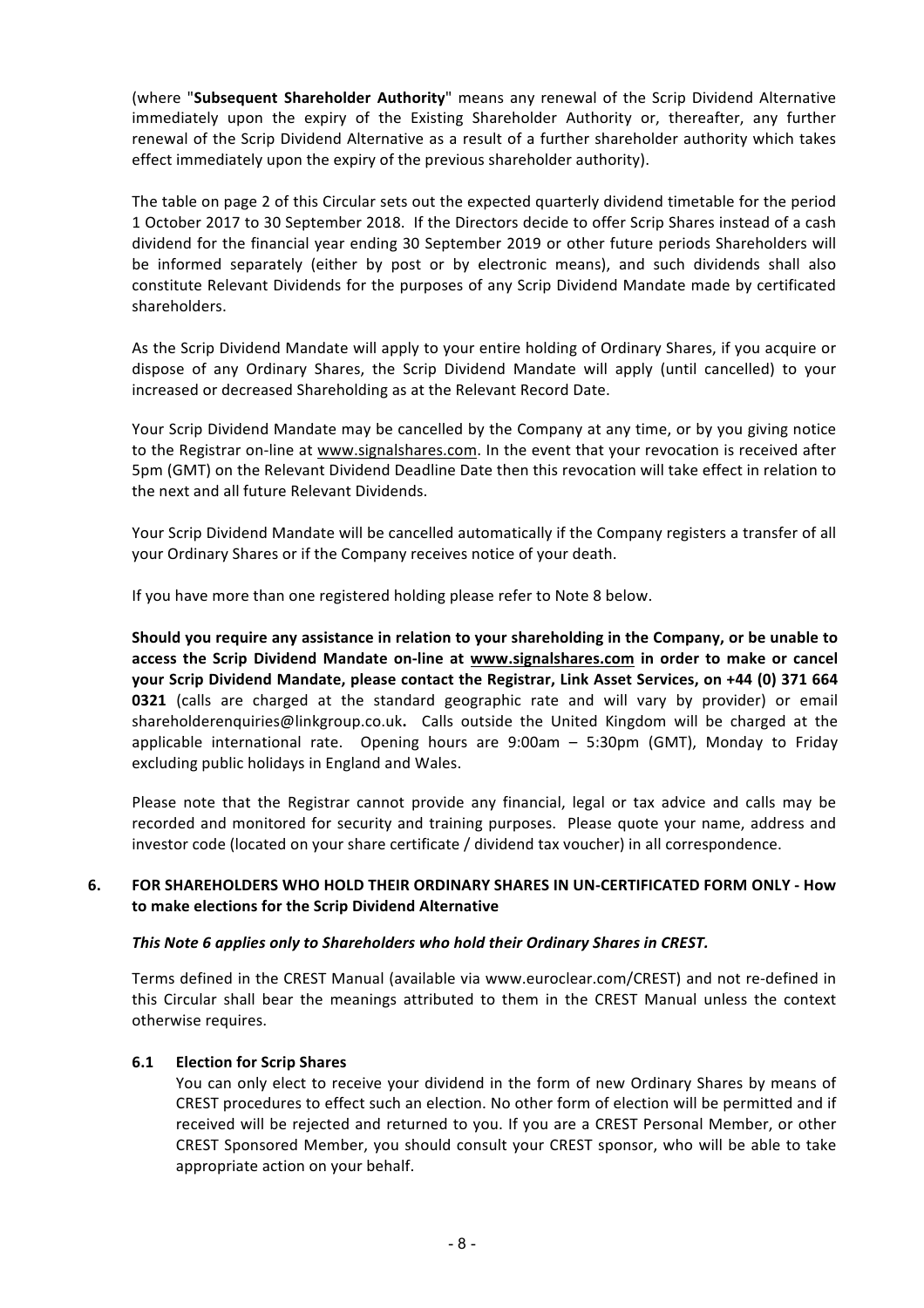You may elect to receive Scrip Shares in relation to all or part of your holding of the Ordinary Shares registered in your name at the close of business on the Relevant Record Date (as defined on page 2).

The CREST procedures require the use of the Dividend Election Input Message in accordance with the CREST Manual. The Dividend Election Input Message submitted must contain the number of Ordinary Shares on which the election is being made as at the Relevant Record Date. An election using a Scrip Dividend Mandate in relation to Ordinary Shares held in CREST will not be permitted. The Dividend Election Input Message includes a number of fields which, for a valid election to be made, must be input correctly as indicated below:

- (a) **Dividend Election Reference** You must indicate here a reference for the dividend election which is unique to your CREST participant ID;
- (b) **Account I.D.** If you have more than one member account, you must indicate the member account I.D. to which the election relates;
- (c) **ISIN** This is JE00B6173J15
- (d) *Distribution type* You must enter "SCRIP" here;
- (e) **Corporate Action** You must enter here the Corporate Action number for the dividend on which your election is being made. A Scrip Dividend Mandate cannot be made;
- (f) **Number of shares** You must enter here the number of Ordinary Shares over which your election is made. If you leave this field blank or enter zero your election will be rejected. If you enter a number of Ordinary Shares greater than your holding in CREST on the Relevant Record Date, the election will be applied to the total holding in the relevant CREST member account at the Relevant Record Date; and
- (g) **Contact details** this field is optional, although you are asked to include details of whom to contact in the event of a query relating to your election.

The Company and/or the Registrar reserve the right to treat as valid an election which is not complete in all respects.

By inputting a Dividend Election Input Message as described above, you confirm your election to participate in the Scrip Dividend Alternative in accordance with the details input and the terms and conditions in this Circular as amended from time to time.

### You will need to make separate elections to receive Scrip Shares for each Relevant Dividend.

### **6.2 Partial elections and multiple holdings**

You can elect to receive Scrip Shares in respect of part of your holding. You will receive a cash dividend on the balance of your holding. If you have more than one registered holding please refer to Note 8 below.

### **6.3 Timing**

If you wish to receive Scrip Shares in respect of some or all of your holding, you must make your election by 5pm (GMT) on the Relevant Dividend Deadline Date. If your Dividend Election Input Message is not received before 5pm (GMT) on the Relevant Dividend Deadline Date, the Full Cash Dividend will be paid.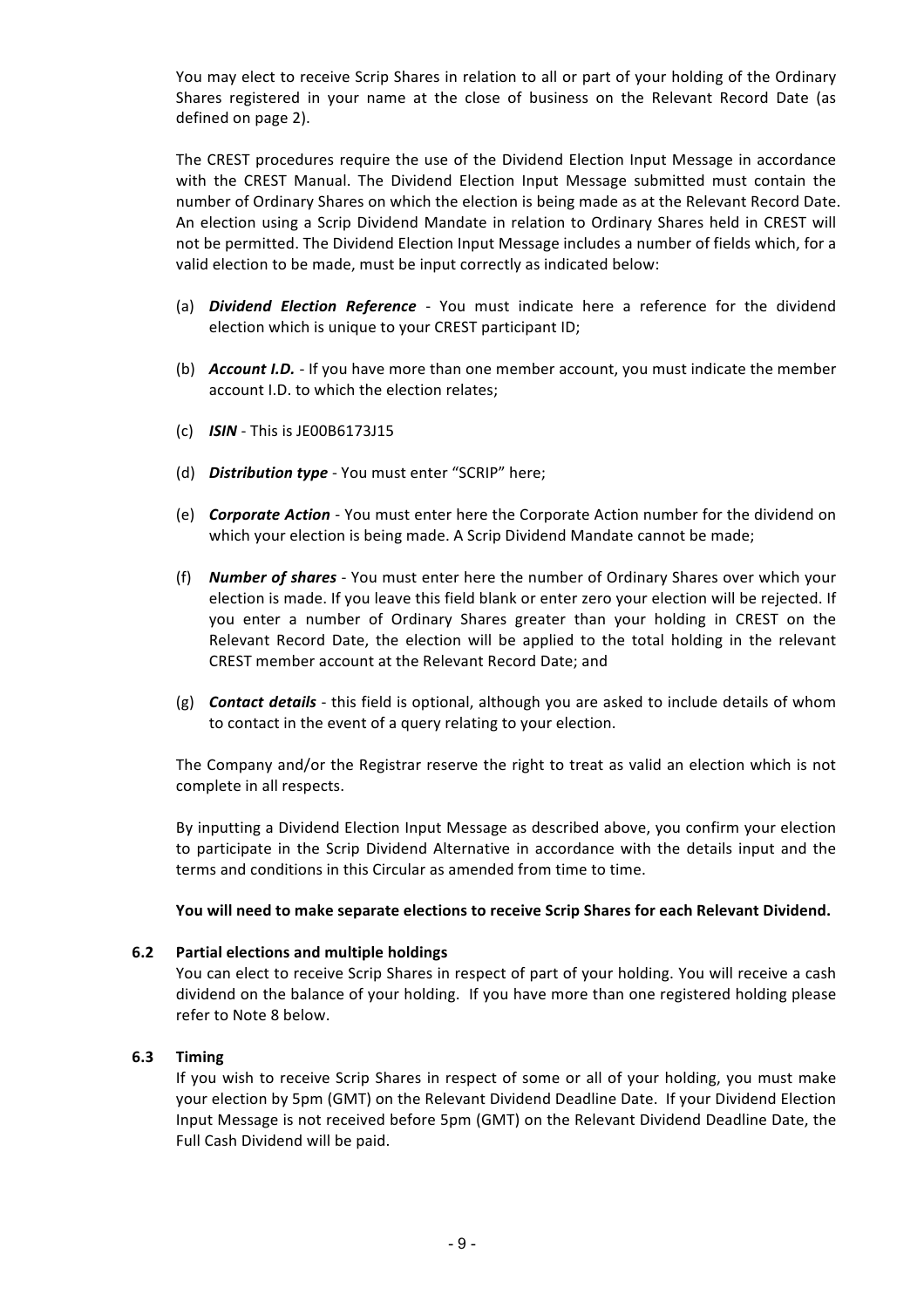### **6.4 Cancelling an election**

You may only cancel an election by utilising the CREST procedures for deletions described in the CREST Manual. Your deletion must be received and, in accordance with CREST procedures, accepted by 5pm (GMT) on the Relevant Dividend Deadline Date for it to be valid for the Relevant Dividend. It is recommended that you input any deletion message 24 hours in advance of the above deadline to give the Company and the Registrar sufficient time to accept the deletion. In the event that your cancellation is not accepted by 5pm (GMT) on the Relevant Dividend Deadline Date then this cancellation will not be effective and you will receive Scrip Shares.

# **6.5 Basis of entitlement**

Your entitlement to Scrip Shares is calculated as set out in Note 4 above. Once your Scrip Shares have been allotted, a dividend confirmation will be sent to you showing the number of Scrip Shares allotted, the Relevant Scrip Share Reference Price and the total cash equivalent of the Scrip Shares for tax purposes.

## **6.6 Residual cash balance**

Fractions of Ordinary Shares will not be issued. In accordance with the discretion afforded to the Company under the Articles, any fractional entitlement will be retained by the Company. No fractional entitlements will be carried forward to future scrip dividends nor will they be paid or payable to the relevant shareholders.

## **6.7 Future dividends**

If you wish to receive Scrip Shares for future Relevant Dividends, you must complete a **Dividend Election Input Message on each occasion**. If you do not complete a Dividend Election Input Message, you will receive your dividend in cash.

If the Directors decide not to offer a Scrip Dividend Alternative in respect of any dividend in the future, the Full Cash Dividend will be paid to you in the usual manner.

### 7. **OVERSEAS SHAREHOLDERS**

The opportunity to elect to receive Scrip Shares in place of a cash dividend is not being offered to, or for the account of, any citizen, national or resident of Australia, Canada, Japan, South Africa or the United States, any corporation, partnership or other entity created or organised in, or under the laws of, Australia, Canada, Japan, South Africa or the United States, or any political sub-division of these countries, or with a registered address in any of these countries or any estate or trust the income of which is subject to United States federal or Australian or Canadian or Japanese or South African income taxation regardless of its source. "United States" means the United States of America (including the District of Colombia). Reference to Australia, Canada, Japan, South Africa and the United States include their territories, possessions and all areas subject to their jurisdiction.

No person receiving a copy of this Circular and/or a Scrip Dividend Mandate in any territory other than the United Kingdom may treat the same as constituting an invitation to him unless in such territory such an invitation could lawfully be made to him without compliance with any registration or other legal requirements. It is the responsibility of any such person wishing to elect to receive new Ordinary Shares, either in respect of this invitation or by way of mandate under the Scrip Dividend Alternative scheme to satisfy himself as to the full observance of the laws of such territory, including obtaining any governmental or other consents which may be required and observing any other formalities needing to be observed in such territory.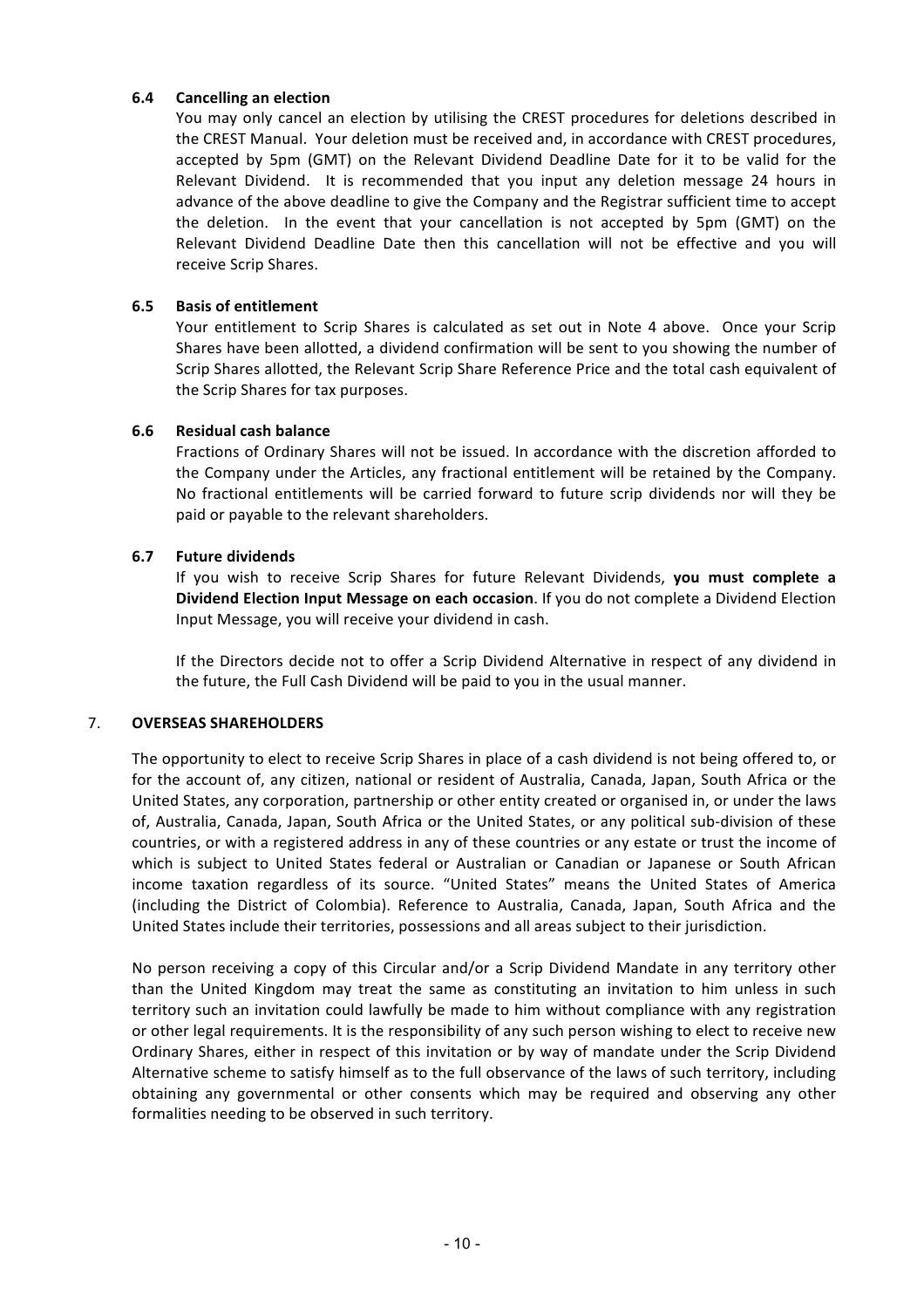### **8. IF YOU HAVE MORE THAN ONE REGISTERED HOLDING**

If your Ordinary Shares are registered in more than one holding, they will be treated for all purposes as separate holdings and you should complete a Scrip Dividend Mandate for each holding. If you have holdings of Ordinary Shares in certificated and uncertificated form, they will be treated for all purposes as separate holdings and you should follow the procedures set out at Note 5 and Note 6 above.

## **9. LISTING AND RANKING OF THE SCRIP SHARES**

Application will be made to the UKLA for admission of the new Ordinary Shares in respect of scrip elections to the Official List and to the London Stock Exchange plc for admission of these Ordinary Shares to trading on the Main Market of the London Stock Exchange. The Scrip Shares will on issue be credited as fully paid and will rank *pari passu* in all respects with the existing Ordinary Shares, except for participation in the Relevant Dividend, and will rank for all future dividends.

## **10. GENERAL**

No acknowledgement of Scrip Dividend Mandates or Dividend Election Input Messages will be issued. Subject to satisfaction of the conditions set out in this Circular, definitive share certificates for these Ordinary Shares held outside CREST will be posted, at the risk of the persons entitled thereto, on or around the Relevant Payment Date, while CREST members should have their accounts credited on Relevant Payment Date. Dealings in the Scrip Shares are expected to begin on the Relevant Admission Date. In the unlikely event that the UKLA does not agree before the Relevant Admission Date to admit the Scrip Shares to the Official List, or if any of the other conditions are not met, Scrip Dividend Mandates and Dividend Election Input Messages will be disregarded and the Company will pay the Relevant Dividend in cash in the usual manner as soon as practicable on or after the Relevant Payment Date.

Further copies of this Circular are available to download from the Company's website: [https://www.graviscapital.com.](https://www.graviscapital.com/) All enquiries in respect of the Scrip Dividend Alternative and completing the Scrip Dividend Mandate should be addressed to the Registrar, c/o Link Asset Services, on +44 (0) 371 664 0321 (calls are charged at the standard geographic rate and will vary by provider) or by email to shareholderenquiries@linkgroup.co.uk. Calls outside the United Kingdom will be charged at the applicable international rate. Opening hours are between  $9:00$  am  $-5:30$  pm (GMT), Monday to Friday excluding public holidays in England and Wales. Please note that neither the Registrar nor Link Asset Services can provide any financial, legal or tax advice and calls may be recorded and monitored for security and training purposes.

### **11. UNITED KINGDOM TAXATION**

The tax consequences for a Shareholder who is a UK tax resident individual or a UK tax resident company making an election to receive Scrip Shares instead of a cash dividend will depend upon the personal circumstances of that Shareholder. Set out below is a general summary of the anticipated tax treatment of such United Kingdom tax resident Shareholders who make an election to receive Scrip Shares pursuant to the Scrip Dividend Alternative. The following statements are based on current United Kingdom tax law and HMRC published practice at the date of this Circular (both of which may change).

This summary is not exhaustive and does not deal with the position of any Shareholder not resident in the United Kingdom for tax purposes. The statements below apply only to Shareholders who are the absolute beneficial owners of their Ordinary Shares and who hold their Ordinary Shares as an investment. The statements do not apply to any Shareholders who acquired or hold their Ordinary Shares as part of a trade or by reason of any office or employment. If you are in any doubt as to your position or are subject to tax in any jurisdiction other than the United Kingdom,